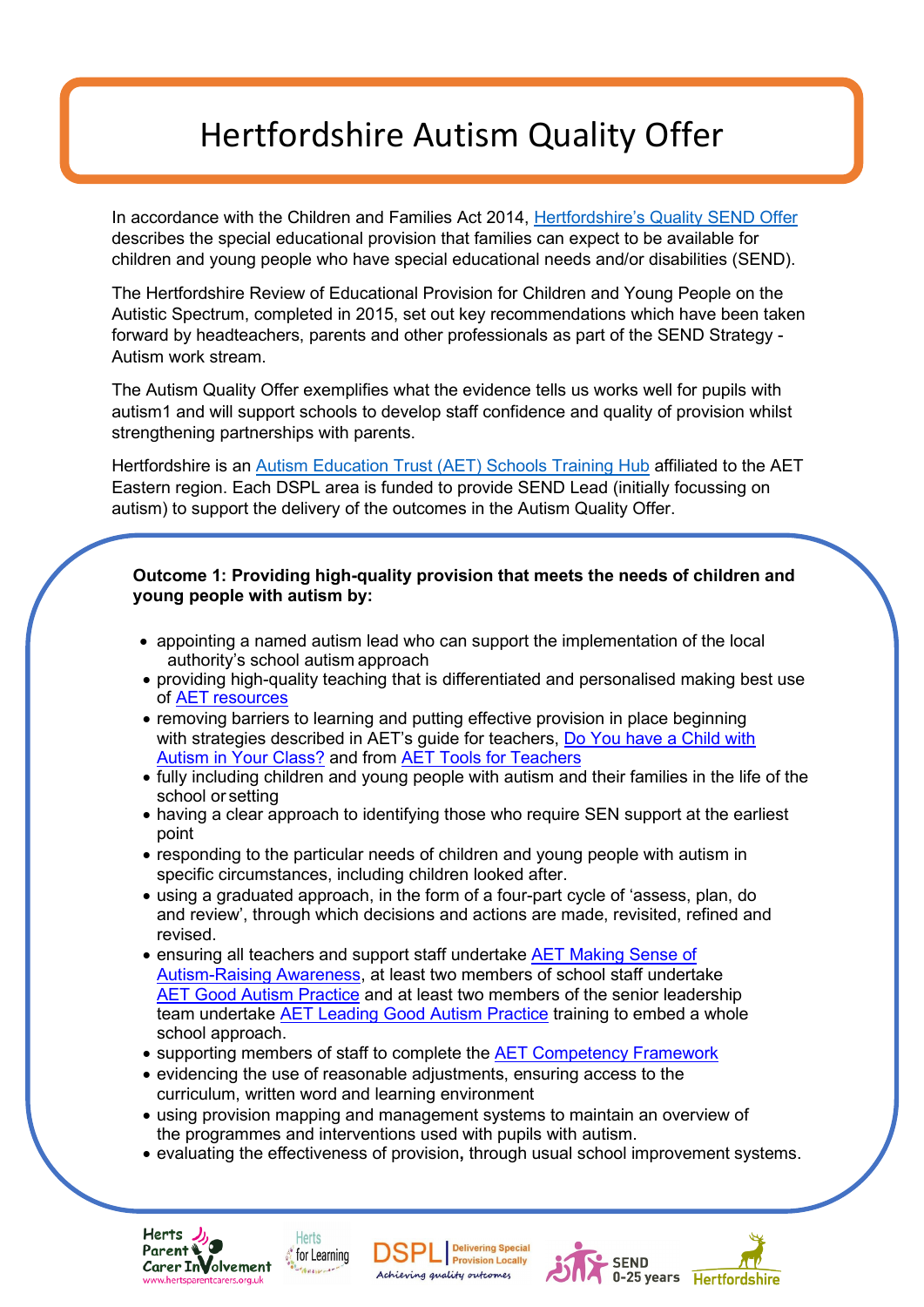# **Outcome 2: Improving short and long term outcomes for children and young people with autism by:**

- promoting high expectations and ensuring all children and young people with autism achieve their best.
- ensuring teachers are responsible and accountable for the progress and development of the pupils in theirclass using the [AET Progression Framework](https://www.autismeducationtrust.org.uk/shop/pf-shop/) , including where pupils access support from teaching assistants or specialist staff.
- developing the effectiveness of teaching and learning for pupils with autism through the monitoring and self- evaluation approaches used in the school.
- ensuring use of the graduated approach fully engages with parents, children and young people, and clearly evidences progress towards outcomes.
- supporting the social and emotional development and mental health of children and young people with autism, including providing extra support for listening to the views of a child or young person and measures to prevent bullying.

### **Outcome 3: Communicating sensitively, appropriately and effectively with parents, children and young people with autism, engendering trust, confidence, respect and constructive partnership working by:**

- having a school contact that ensures children and young people with autism and their parents have fully participated in discussions and have a sense of coownership of desired outcomes.
- promoting the use of [Working Together with your Child's School, a](http://www.aettraininghubs.org.uk/parent-guide/)n AET autism guide for parents and carers, and using an appropriate pupil passport or profile
- keeping a record of the agreed outcomes, actions and support and sharing this with families and appropriate school staff.
- informing parents when they are making special educational provision for their child.
- arranging meetings with parents, allowing sufficient time to explore the parents' views and to plan effectively.

# **Outcome 4: Managing resources for SEN through a transparent approach that is fair, meets the needs of children and young people with autism and achieves best value for money by:**

- deploying the school's delegated budget and other resources. This may include Exceptional Needs Funding, and provision of services and equipment, including auxiliary aids as identified in the school's accessibility plan.
- using the [AET Autism Standards](https://www.autismeducationtrust.org.uk/shop/schools-standards-shop/) or the Herts Autism Tracker to contribute to school improvement by reviewing which standards are well established and which are not yet fully in place and identifying priorities fordevelopment in the next steps action plan.
- recording decisions on the extent to which **AET Autism Standards** or the Herts Autism Tracker are met and aligning with the Hertfordshire SEND Benchmark & Planning Tool.
- incorporating information into the SEN information report regarding the school's approach to supporting pupils with autism and their families.
- ensuring the governing body or a sub-committee has oversight of the school's arrangements for autism.





Delivering Special<br>Provision Locally Achieving quality outcomes

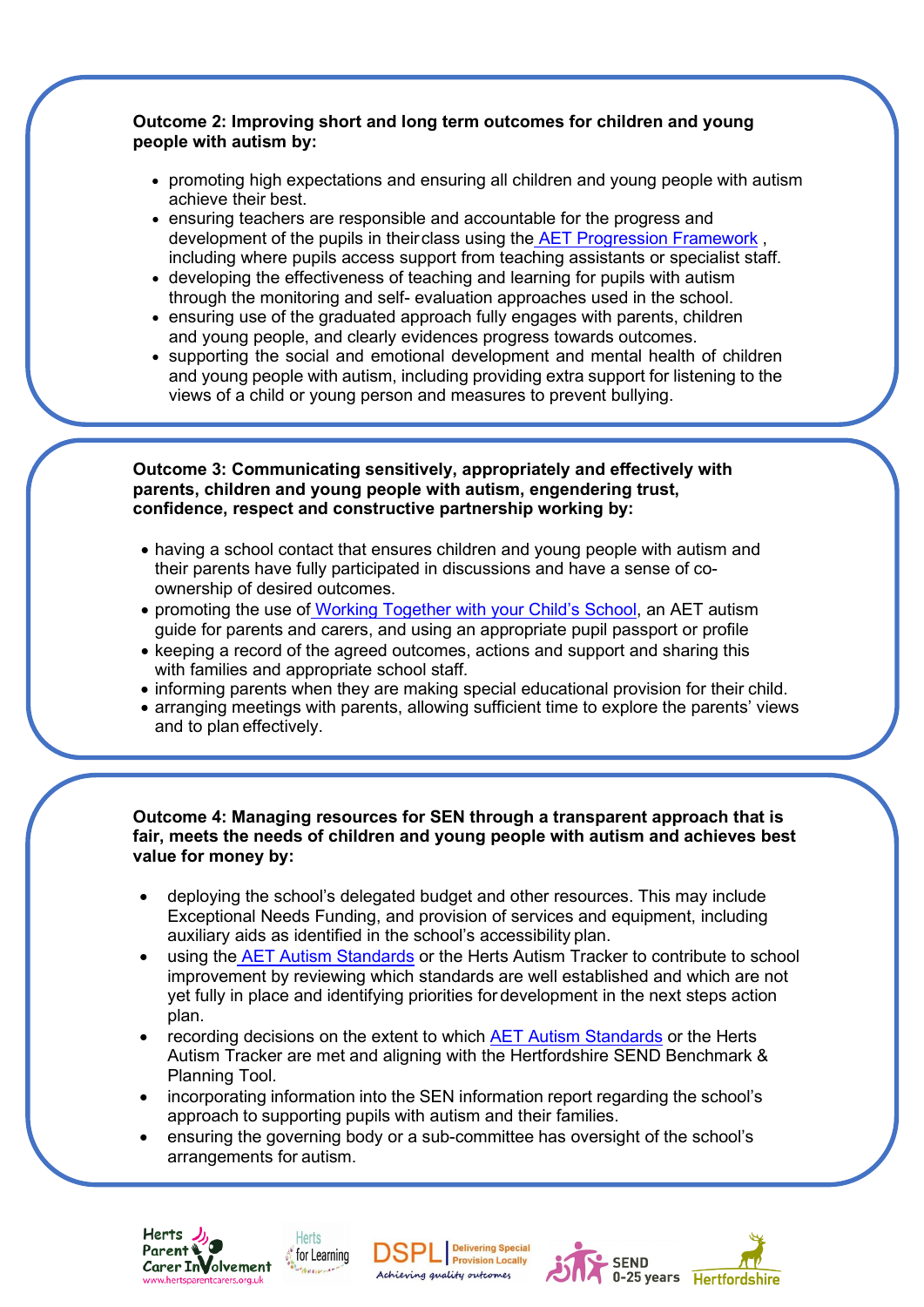# **Outcome 5: Working proactively and collaboratively to improve provision by:**

- working in close partnership with their DSPL Area SEND Lead/s to develop and deliver local services for autism.
- engaging with health and social care, local authority support services and voluntary sector organisations so these can be accessed appropriately.
- contributing to DSPL Area systems in situations where a child or young person with autism is at risk of exclusion, school placement breakdown or subject to a reduced timetable using support from [AET Exclusions](https://www.autismeducationtrust.org.uk/shop/exclusions-resources/) resources
- thorough planning and preparation for transitions during the school day, between phases in education and preparation for adult life
- cooperating with the local authority to respond to recommendations from all SEND Strategy workstreams.
- cooperating with the local authority to review and develop the Local Offer
- regular review, monitoring and self-evaluation, including the views experiences and involvement of pupils, parents and others

<sup>1</sup>Identifying and addressing the educational needs of pupils does not depend on having a diagnosis. Schools should identify a pupil's needs and explore with them and their family the appropriate support that they would like and would benefit from.









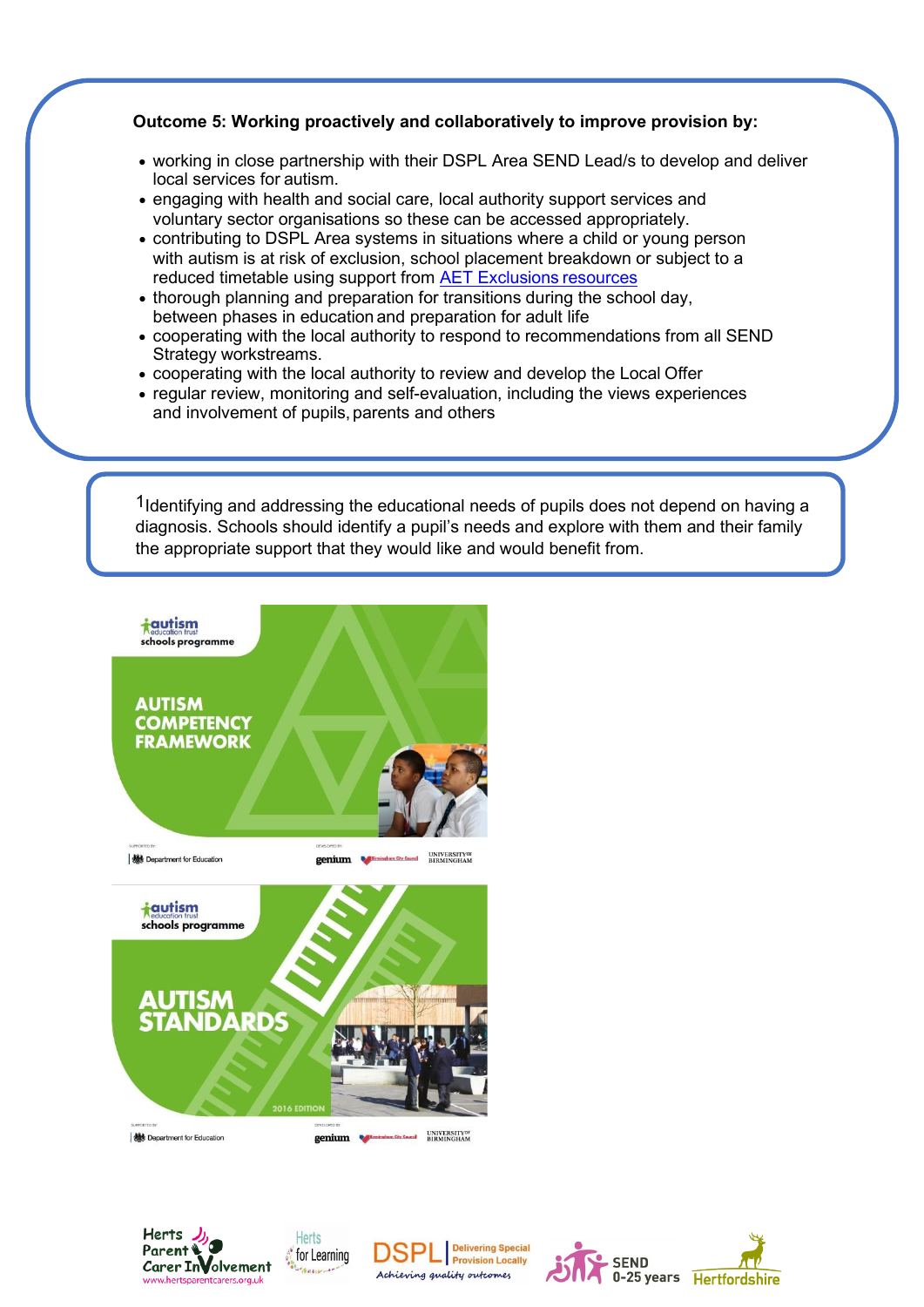